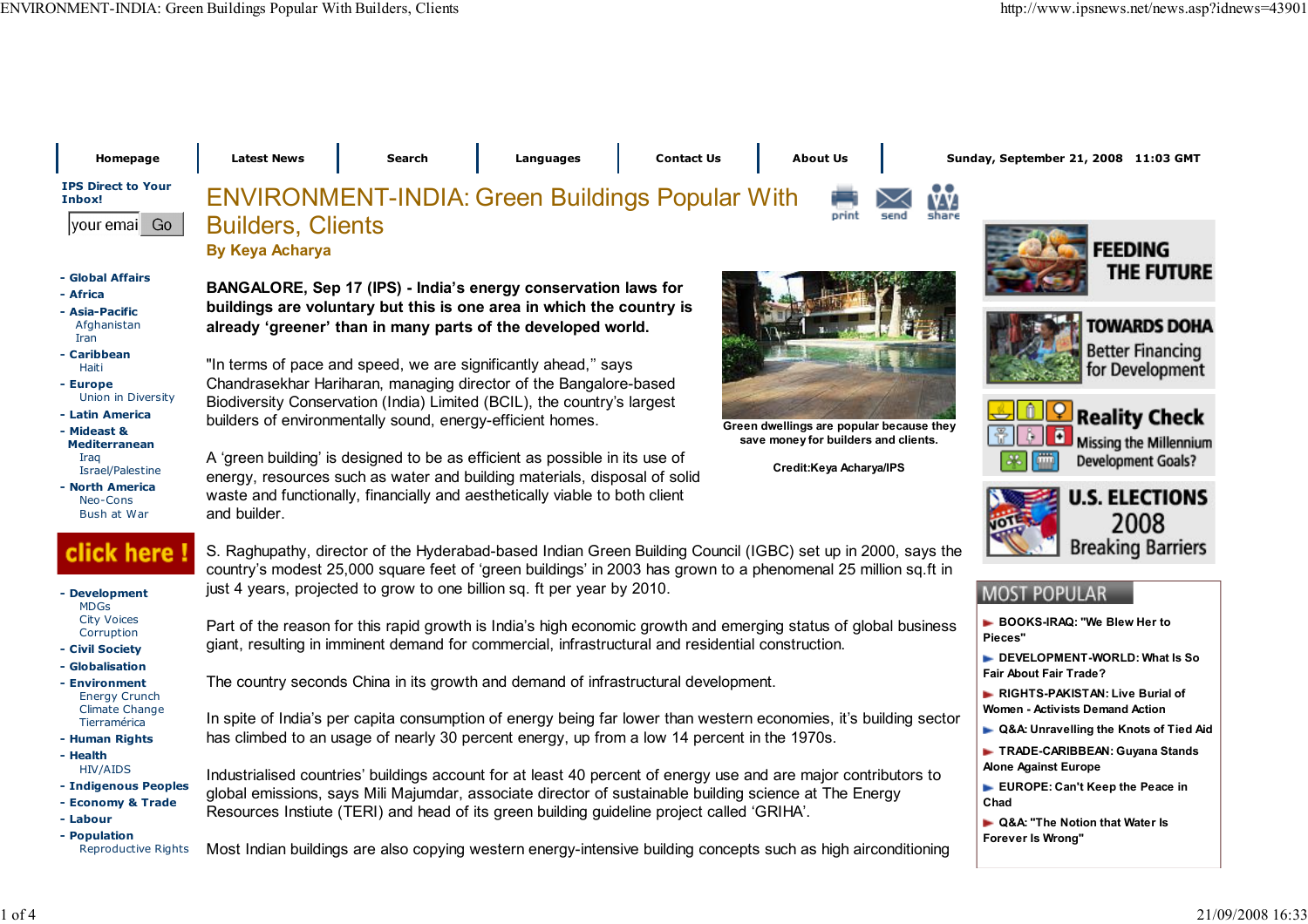ENVIRONMENT-INDIA: Green Buildings Popular With Builders, Clients

| Migration&Refugees<br>- Arts &<br><b>Entertainment</b><br>- Education<br>- ExPress Freedom | and heat-radiative glass. Making Indian buildings energy efficient is thus crucial, since it is growing at such a<br>fast pace, says Majumdar.<br>The gross built-up area added to commercial and residential spaces was about 40.8 million square meters in                                                                                                                                                                                                | SRI LANKA: Supplies to Tamil Rebel<br>Areas Firmly in Gov't Hands<br><b>EXAMPLE WEST AFRICA: Cotton Symbolises</b><br>Global Trade System's 'Iniquity'<br>ENVIRONMENT-SOUTHERN AFRICA:<br>Ministers to meet over Zambezi<br><b>Commission</b> |
|--------------------------------------------------------------------------------------------|-------------------------------------------------------------------------------------------------------------------------------------------------------------------------------------------------------------------------------------------------------------------------------------------------------------------------------------------------------------------------------------------------------------------------------------------------------------|-----------------------------------------------------------------------------------------------------------------------------------------------------------------------------------------------------------------------------------------------|
| - Columns<br>- In Focus                                                                    | 2004-05, which is about one percent of annual average constructed floor area around the world. The demand<br>and shortfall continues.                                                                                                                                                                                                                                                                                                                       |                                                                                                                                                                                                                                               |
| - Readers' Opinions<br><b>Email News</b>                                                   | As per the National Housing Bank, India has a shortage of 8.9 million urban housing units.                                                                                                                                                                                                                                                                                                                                                                  | <b>Reality Check</b>                                                                                                                                                                                                                          |
| What is RSS?<br><b>LANGUAGES</b>                                                           | In Bangalore, BCIL's five-acre award-winning T-Zed (or towards zero-energy development) residential cluster<br>uses, treats and recycles its own stored water from rainwater and water-recharging methods, zero-electricity<br>fridge-freezers, solar heating and lighting and a compressor-free air-conditioning system that keep homes                                                                                                                    | ē<br>Missing the Millennium<br>Development Goals?                                                                                                                                                                                             |
| <b>ENGLISH</b>                                                                             | dust-free and cool using energy-efficient earth tunnel vents and nocturnal cooling.                                                                                                                                                                                                                                                                                                                                                                         |                                                                                                                                                                                                                                               |
| <b>ESPAÑOL</b><br><b>FRANÇAIS</b>                                                          | "We even drink our tap-water", says Taranjit Nair a resident and mother-of-two. Due to poor quality, on tap<br>drinking water is a luxury in India.                                                                                                                                                                                                                                                                                                         | <b>Share this story</b><br>F<br>얿                                                                                                                                                                                                             |
| <b>ARABIC</b><br><b>DEUTSCH</b><br><b>ITALIANO</b><br><b>JAPANESE</b>                      | "We want to be a model for others to follow", says BCIL's MD Hariharan, a founder-member of the 2008 Green<br>Residential Rating System, which has more features than India's ECBC and has already had 70 million sq. feet<br>of building-applicants within a month of its launch.                                                                                                                                                                          | 閣<br>Š<br>ΝT<br>வ<br><b>DRSS FEED 图 Y7 制</b>                                                                                                                                                                                                  |
| <b>NEDERLANDS</b><br><b>PORTUGUÊS</b><br><b>SUOMI</b><br><b>SVENSKA</b><br><b>SWAHILI</b>  | In New Delhi, The Energy Resources Institute (TERI) has been instrumental in the government's efforts at<br>introducing green building regulations. India's new national action plan on climate change uses the Energy<br>Conservation Building Code (ECBC) in its sustainable habitat and energy efficiency measures and the code is<br>slated shortly to become mandatory for commercial buildings with a load of 500 KVA (kilo volt amperes) or<br>more. | <b>ADVERTISEMENT</b>                                                                                                                                                                                                                          |
| <b>TÜRKÇE</b>                                                                              | TERI's Delhi-based flagship, green building, the India Habitat Centre remains an island of ventilated and<br>spacious green. Its training center at Gurgaon, around 50 km outside Delhi employs numerous passive<br>techiniques to cut down energy demands in cooling, heating and lighting.                                                                                                                                                                |                                                                                                                                                                                                                                               |
|                                                                                            | The IGBC's standard of green buildings is based on the U.S.' Leadership in Energy and Environmental Design<br>(LEED), popular in several western countries. LEED ranks buildings based on the management of energy,<br>waste, materials, site and indoor air-quality.                                                                                                                                                                                       |                                                                                                                                                                                                                                               |
|                                                                                            | Australia, which India has overtaken in recent years in green building space, has a Green Star rating for<br>conservation of energy, water, air quality, transportation, material, emissions and innovations.                                                                                                                                                                                                                                               |                                                                                                                                                                                                                                               |
|                                                                                            | Britain has the Environmental Assessment Method of the Building Research Establishment, awarding points on<br>health, energy, water, materials and land use, and pollution.                                                                                                                                                                                                                                                                                 |                                                                                                                                                                                                                                               |
|                                                                                            | IGBC's Raghupathy refutes charges that LEEDS in India is not suitable because its concepts, such as                                                                                                                                                                                                                                                                                                                                                         |                                                                                                                                                                                                                                               |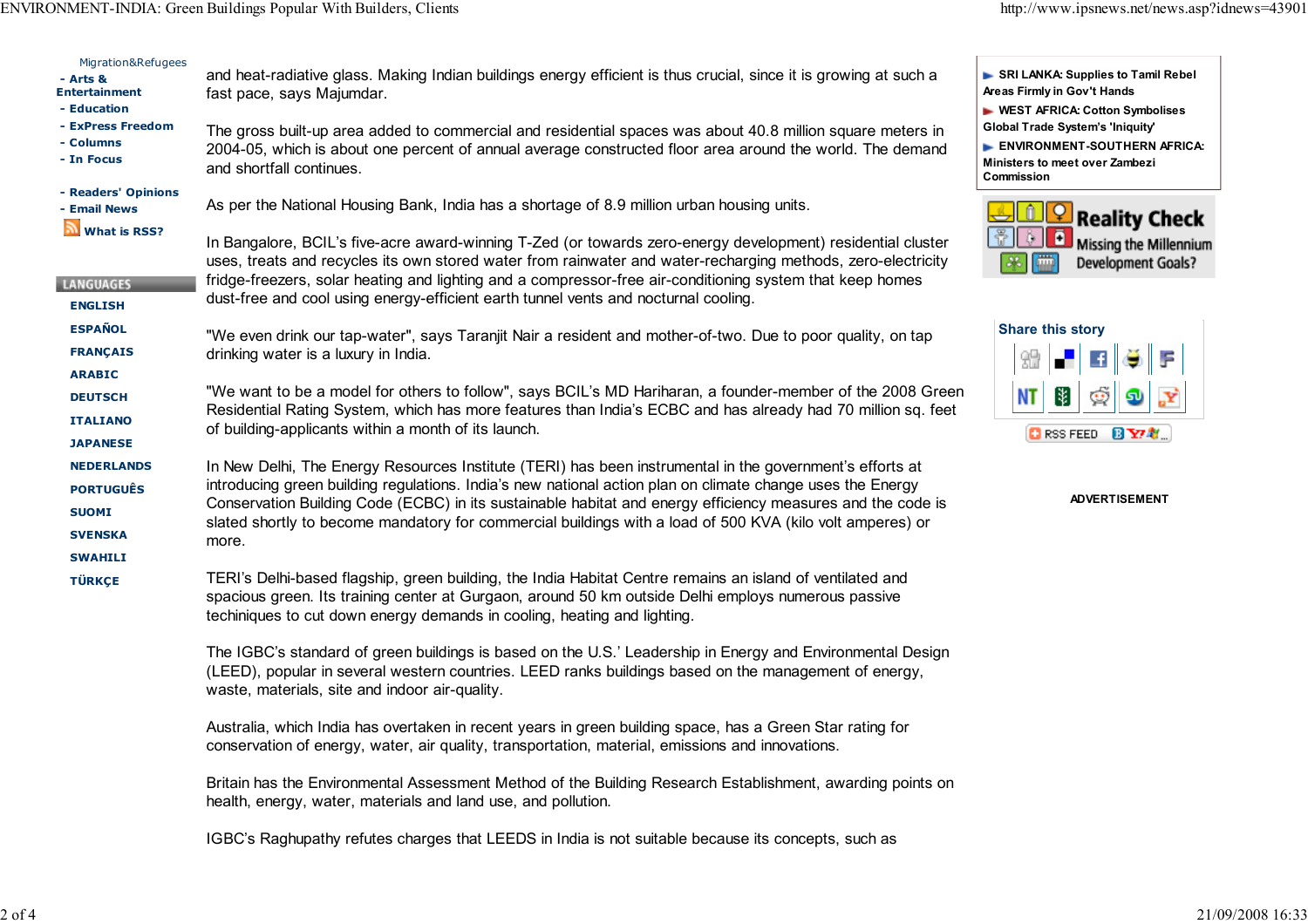

airconditioning usage, is western.

"The principles of green buildings are universal and LEED itself is constantly evolving,'' Raghupathy said, addingthat mindsets in energy-intensive commercial buildings are also changing. "The savings in cost of energy andwater alone are attracting more commercial builders into the IGBC.''

(END/2008)

News Feeds

G

(日)

Send your comments to the editor



We Offer All Models Of The Nuclear Camera.

A D V E R T I S E M E N T Containment Doors Critical Containment Systems Protect fromWater,Treats,Nuclear +

Ads by Google

READ IN IPSNEWS.NET >>